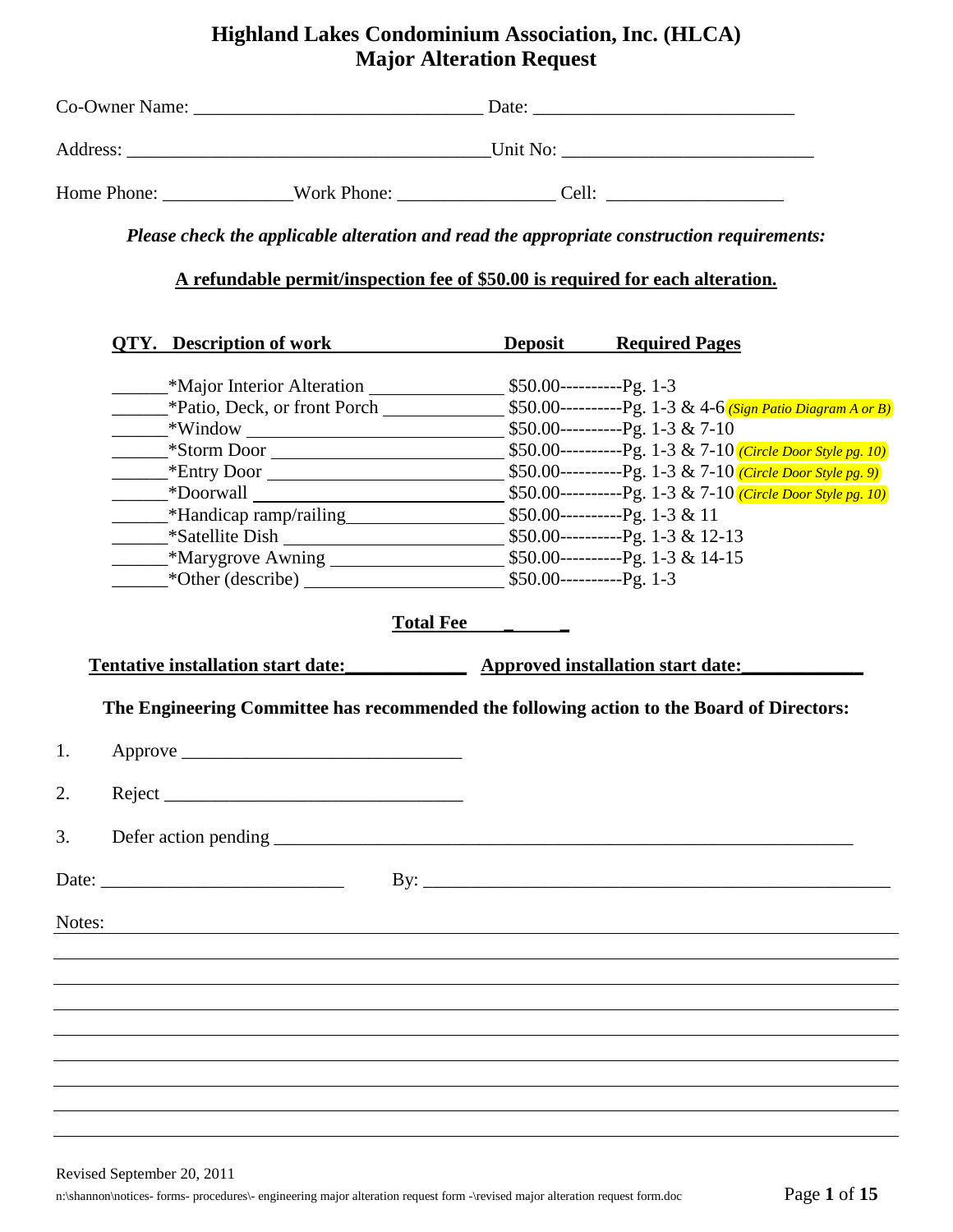**Scale drawings** must be included showing elevations, dimensions, and adequate detail as to finishes, color, and materials. The attached HLCA Construction Requirements must be incorporated in the design of your alterations.

**It is your obligation** to notify the Association when the installation is ready for inspection. A satisfactory inspection by our Maintenance personnel will result in the refund of the permit fee.

## **Inspection Non-notification A request to the Association for an inspection must be made within 30 days of the completion of the project. Failure to do so will cause you to forfeit the permit fee. Furthermore, the unit will still be subject to an inspection.**

**For your protection**, the Association recommends that you withhold the final payment to your contractor, until after final inspection has been approval by HLCA, and by the Northville Township building department.

#### *Please read the following closely before signing:*

#### **I (we) am (are) the Co-Owner(s) of the above described unit and agree that:**

- 1. All applicable codes and regulations will be followed and all necessary permits will be obtained at my expense.
- 2. Trucks or heavy equipment are not permitted on any lawn area of Highland Lakes, without the written approval by the Property Manager. If approved proper boards or matting must be used to prevent damage to common grounds area.
- 3. **If any digging**, by hand or with equipment, is to be done to the Limited Common Element areas, Coowner and Contractor, must call Miss Digg at 800-482-7171 prior to starting any work.
- 4. I have read all applicable sections of the By-Laws and understand the same.
- 5. All maintenance to this alteration will be performed at my, or subsequent title Co-Owner's expense.
- 6. Should any legal regulatory agency require, at anytime in the future, modifications to this alteration, such modifications will be done at my, or subsequent titled Co-Owner's expense.
- 7. Any maintenance cost incurred by the Association as a result of this alteration will be performed at my, or subsequent titled Co-Owner's expense.
- 8. **Any removal, modification to or replacement of this alteration required to provide HLCA access to repair or replace common elements will be done by the Co-Owner or at the Co-Owner's expense.**
- 9. It is my responsibility to advise future assigns or owners of this unit of this alteration and their responsibility for same.
- 10. Upon receiving Board approval for this alteration, I will complete the Consent to Alteration Form, and sign it. I will return the completed Consent to Alteration Form along with a copy of any applicable Northville Township Building Permits. Copies can be made at the HLCA office.
- 11. *I will not start construction on the alteration until the above and attached procedures have been completed, and I have been notified that I may proceed.*
- 12. All the information on this request is truthful and accurate.

I/We have read and understand the Board Policy, and agree to abide by all conditions, rules and restrictions contained within.

\_\_\_\_\_\_\_\_\_\_\_\_\_\_\_\_\_\_\_\_\_\_\_\_\_\_\_\_\_\_\_\_\_\_\_\_\_\_\_\_\_\_\_\_\_\_\_\_\_\_ \_\_\_\_\_\_\_\_\_\_\_\_\_\_\_\_\_\_\_\_\_\_\_

Co-owner Signature Date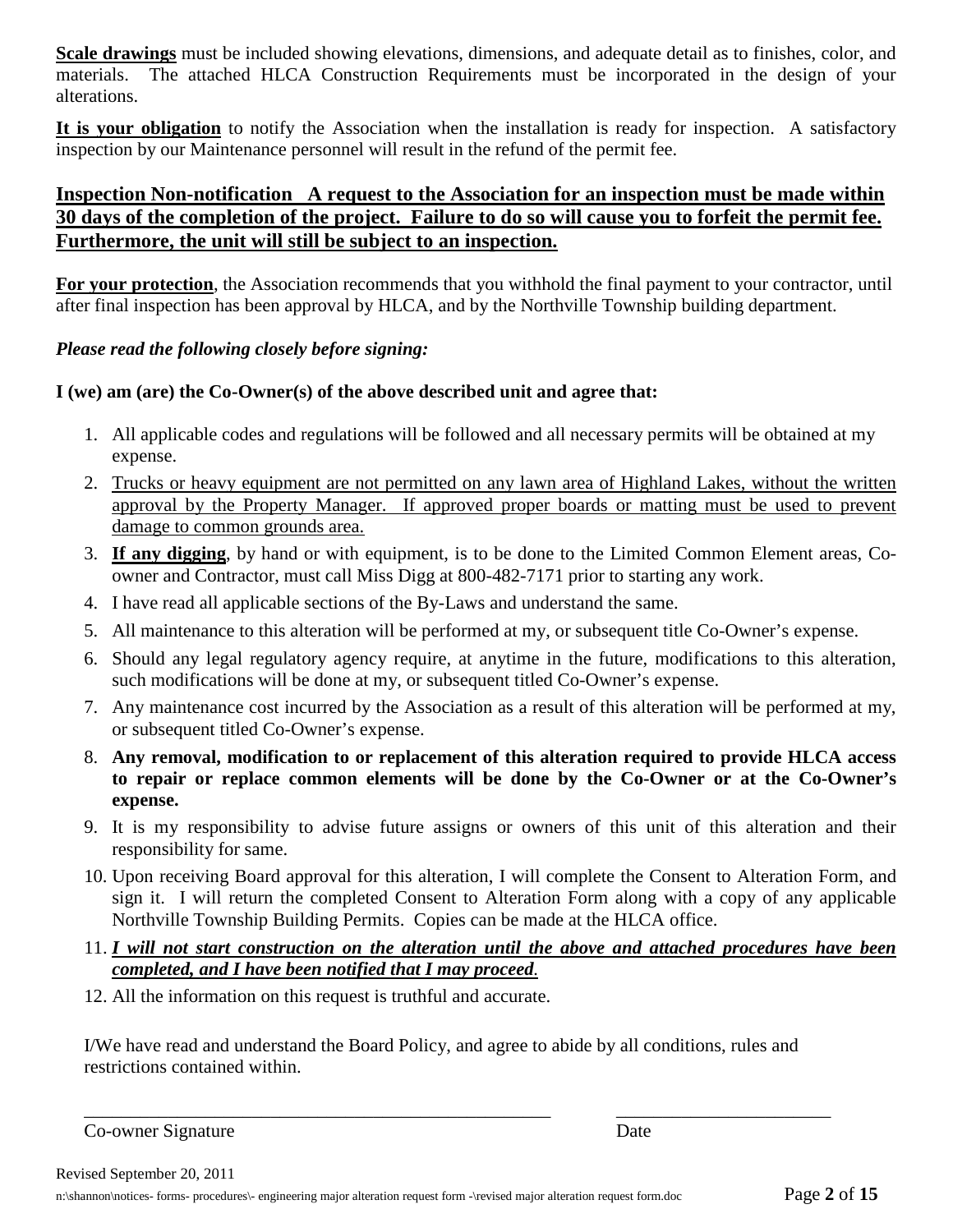# **Consent to Alteration of Common Elements**

The agreement is made this day of  $\qquad \qquad$ , 20 by and between Highland Lakes Condominium Association (hereinafter Association) and Building\_\_\_\_, hereinafter (Co-Owners) of Unit \_ according to the Master Deed thereof recorded in Liber 21890, page 706 et seg., Wayne County Records, designated as Wayne County Condominium Subdivision Plan No. 187.

**WHEREAS**, the Co-Owner desires to alter or modify his unit and/or limited common elements to the condominium and is required by the terms and conditions of the said Master Deed and by the Michigan Condominium Act to obtain the advance written consent of the Association. The Co-Owner warrants that the proposed alteration does not impair the structural integrity of a structure or otherwise lessen the support of any portion of the condominium project and that the proposed alteration does not impair the soundness, safety utility or appearance of the condominium;

**NOW, THEREFORE**, in consideration of the mutual covenants set forth herein, Highland Lakes Condominium Association does hereby consent to the alterations at Unit \_\_\_\_\_\_\_\_as described on Exhibit "A" attached hereto.

Co-Owner hereby agrees to pay all additional costs and/or expenses of any nature whatsoever resulting from the said alterations, including those involved in installation of same. The altered common elements shall be maintained, repaired, and replaced as necessary by the Co-Owner and shall at all times maintained in keeping with the standards established at Highland Lakes Condominium Association, except as otherwise provided by law, in the event Co-Owner fails to do so, the Association may maintain, repair, and/or restoration shall be assessed to Unit \_\_\_\_\_\_\_ and collected by the Association in the same manner as provided in the condominium documents for collection of condominium assessments. Co-Owner agrees to and hereby does, indemnify and hold the Association harmless from any and all liabilities, costs, expenses, and/or damages, including court costs and actual reasonable attorney fees incurred by the Association and/or the Co-Owner in connections with the said alterations.

The Co-Owner expressly agrees and acknowledges that the Association's grant of consent extends to and includes only those alterations explicitly described on Exhibit "A" attached hereto and that any alterations not explicitly described on Exhibit "A" must be separately approved in writing in advance by the Association's Board of Directors. Co-Owner agrees to obtain all necessary permits and to comply with all applicable zoning, building code, Highland Lakes Condominium Association's requirements and specifications, and other requirements imposed by any governmental agency or entity. Further, the parties agree that the covenants and conditions set forth herein shall be binding on and inure to the benefit of the parties' successors, assigns, and all parties subsequently obtaining an interest in Unit [15]. All alterations must comply with Highland Lakes Condominium Association construction requirements and specifications.

#### **ASSOCIATION: CO-OWNER:**

| <b>Joe Poma</b><br><b>Property Manager</b> | Date | Co-Owner | Date |
|--------------------------------------------|------|----------|------|
| Witness                                    | Date | Co-Owner | Date |
|                                            |      | Witness  | Date |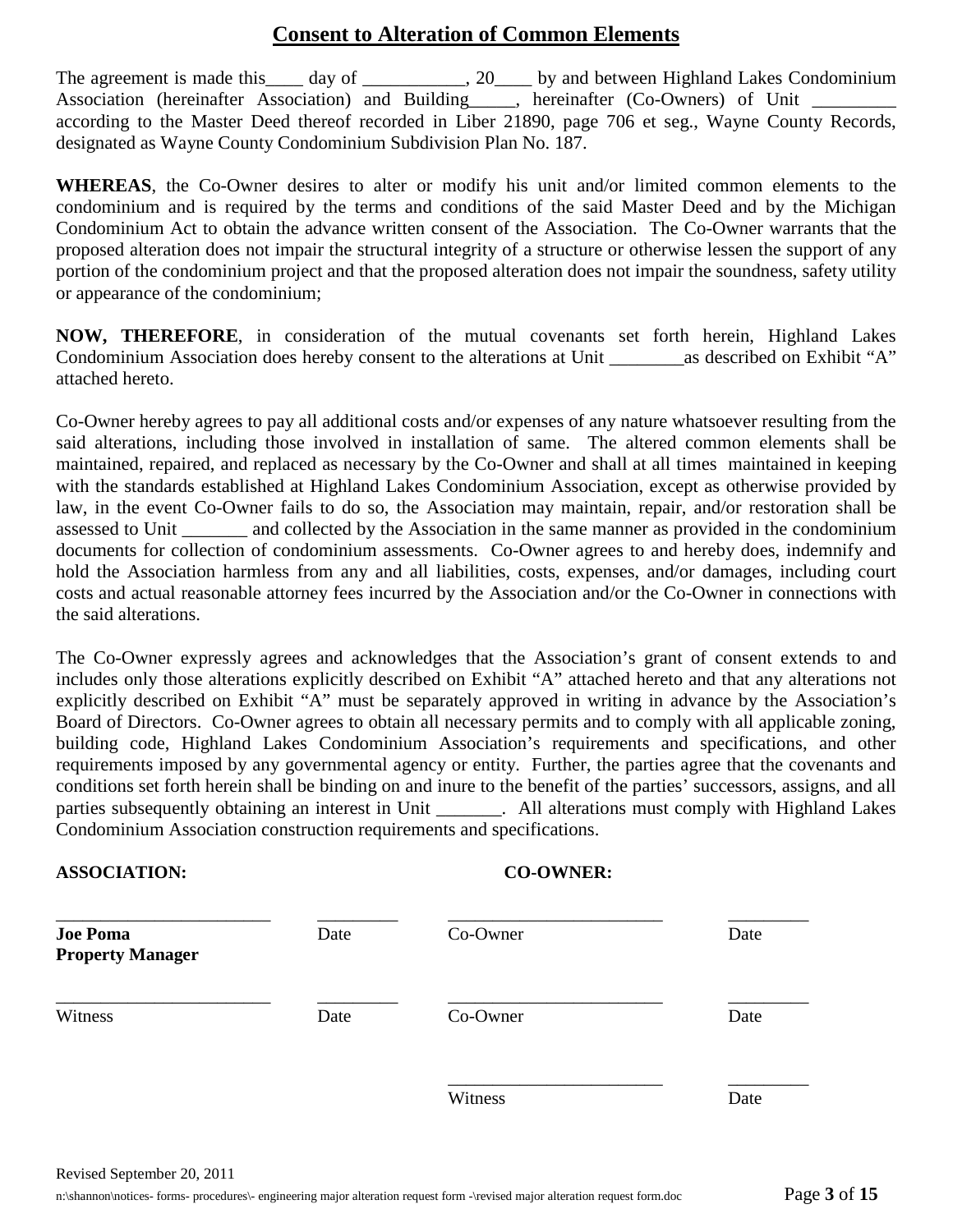# **Highland Lakes Condominium Association, Inc. (HLCA) Construction Requirements**

#### **Patio / Deck / Front Porch**

#### *Note: A copy of these requirements should be given to the person(s) designing and building your patio.*

- 1. **Decks** must be freestanding and not attached to the unit. A one-inch space must be maintained between the deck and the unit. A 6 inch clearance must also be maintained from the fence or fence post.
- 2. All decks and patios must be constructed in a way that assures proper drainage away from buildings and adjacent patio areas.
- 3. The top of the deck or patio surface cannot be higher than 1 ½ inches below the Doorwall sill, or 25 inches below the top of the patio fence at its lowest point, which ever is lower.
- 4. The patio surface (Pavers or Concrete) cannot be higher than 4 inches below the bottom of the siding, or 4" below the bottom of a basement window. (Whichever is lower)
- 5. Concrete or paver brick patio surface, including front porch, must maintain a 3/8" clearance from the unit foundation or brick wall. Furthermore an expansion strip is required between concrete and building.
- 6. No portion of the deck or patio may extend forward more than 20 feet measured from the foundation of the unit. All steps, skirting, enclosures, railings, flower boxes, etc., must be contained within this 20 foot limit.
- 7. The perimeter of decks must be enclosed, from the underside of decking material to 12 inches below grade, with one ½ inch galvanized hardware cloth, to deter entrance of animals. Screening must be installed so as it is not readily visible from common areas.
- 8. All open ends of decks facing common areas must be skirted from deck to grade with vertical cedar boards one inch by 6 inch nominal size. Skirting must match fences in board-on-board appearance.
- 9. All Deck enclosures must match adjacent fences in height and board-on-board appearance. Deck enclosures refer to anything built above the deck. Cedar boards must remain natural in color; they may not be stained or painted.
- 10. Planter boxes, weather constructed from wood or brick, must maintain a 1" clearance from the building or siding, and 6" clearance from fence or fence post.
- 11. Non approved awnings, patio roofs, sun shades, hot tubs, waterfalls, electric bug killers, basketball back stops, clothes trees are not allowed, nor can anything be placed or constructed in the patio area that extends higher than the fence, except post lights, or portable patio furniture, flagpoles and umbrellas on the folding radial frame supported by one center support.
- 12. \* No object may be attached to the outside of any Building or Fence. Damage resulting from objects hung on the Buildings or Fence will be repaired at the owner's expense.
- 13. A 4 foot high by 8 foot long additions to the height of the fence is permitted between Loch Lomand models as long as it matches existing fence style and material.
- 14. Vehicles cannot be driven on landscaped or grass areas without express written approval of the property manager.

#### **15. All trash and waste building materials, new and old, must be removed from Highland Lakes by the contractor. The use of our dumpster area for the disposal of building materials by the contractor is prohibited by state law.**

I/We have read and understand the Board Policy, and agree to abide by all conditions, rules and restrictions contained within.

\_\_\_\_\_\_\_\_\_\_\_\_\_\_\_\_\_\_\_\_\_\_\_\_\_\_\_\_\_\_\_\_\_\_\_\_\_\_\_ \_\_\_\_\_\_\_\_\_\_\_ \_\_\_\_\_\_\_\_\_\_\_\_\_\_\_\_\_\_\_\_\_\_\_

Co-owner Signature Date Date of the United States and Date Date Date Date Date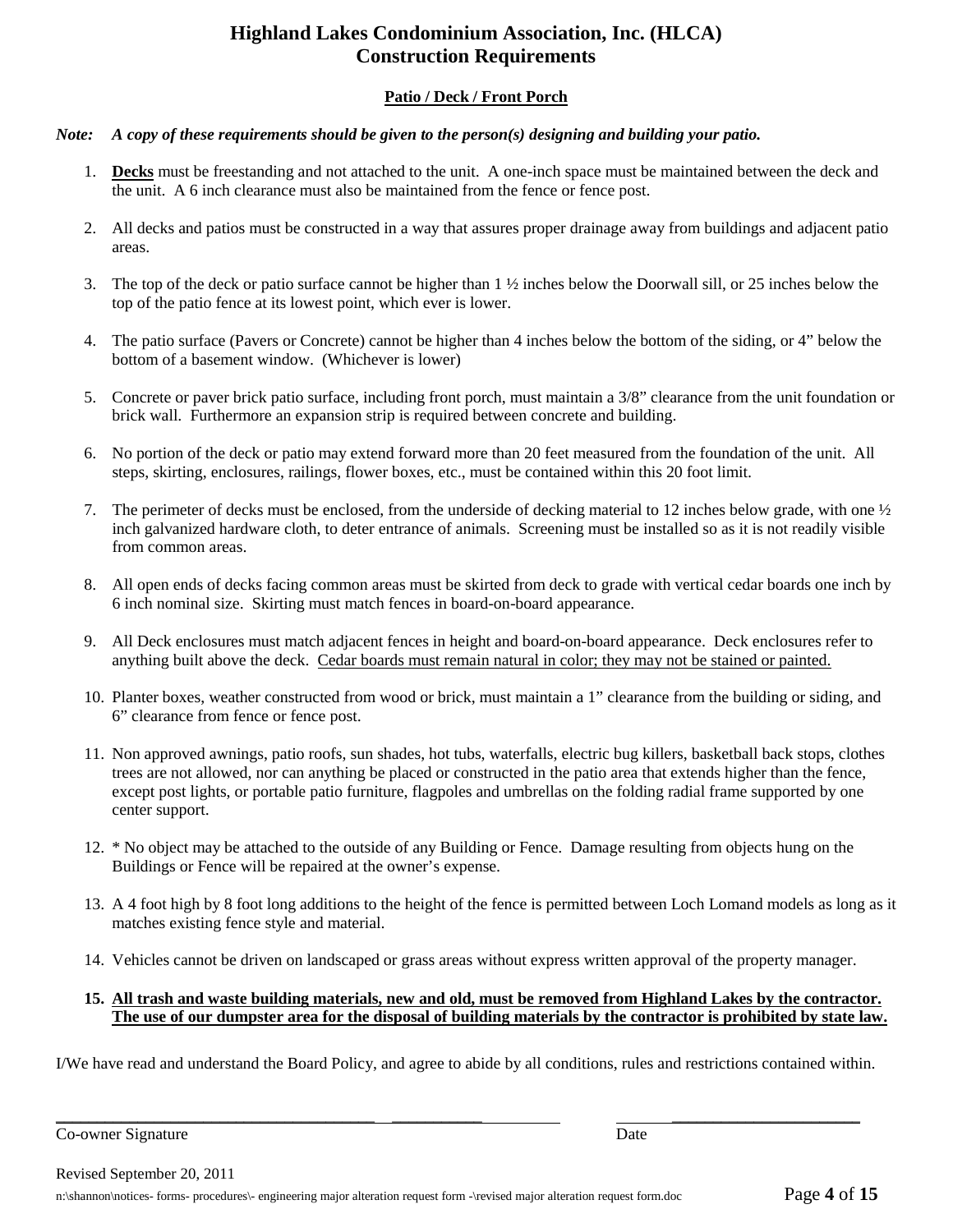# **PATIO DIAGRAM - A**

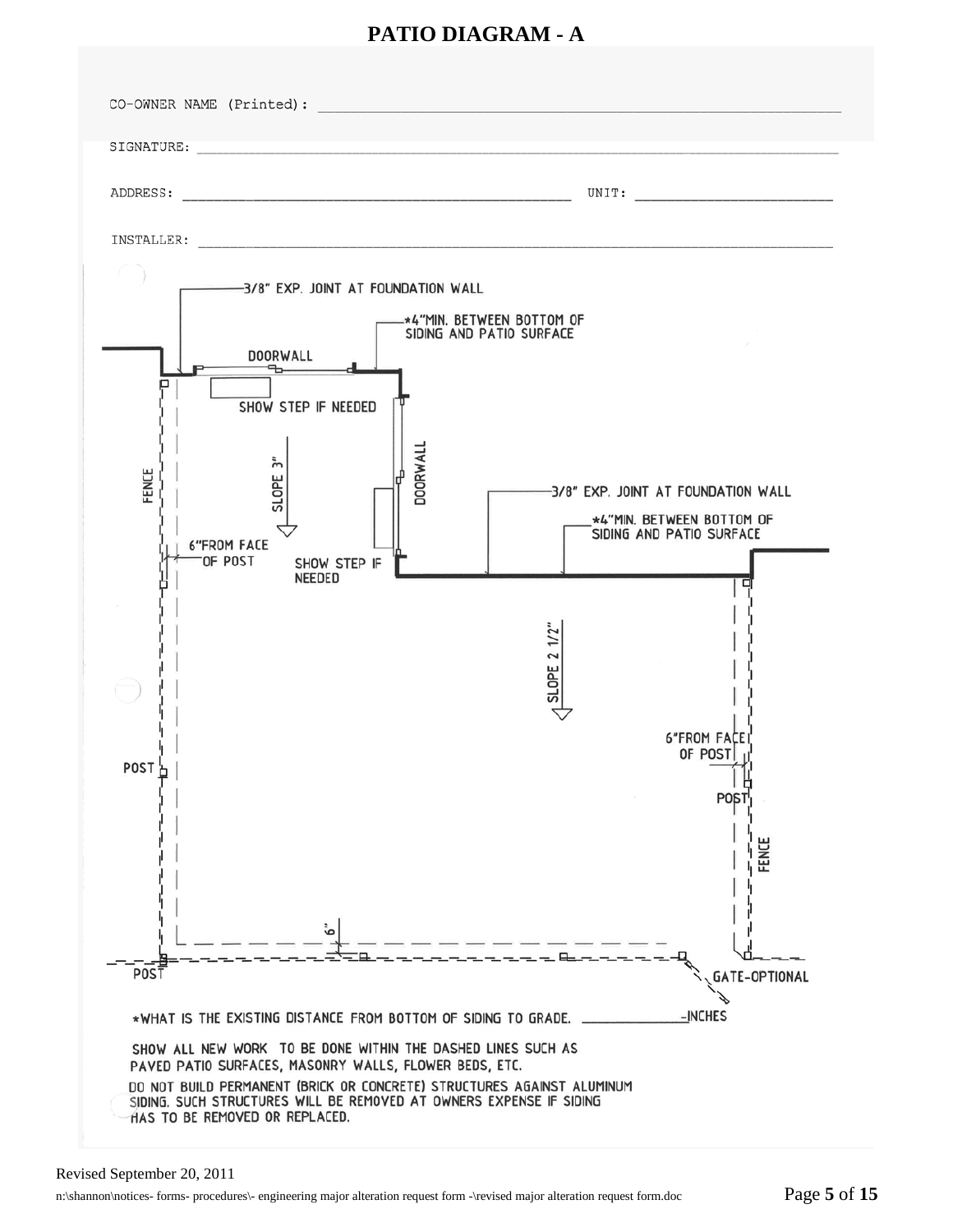# **PATIO DIAGRAM - B**

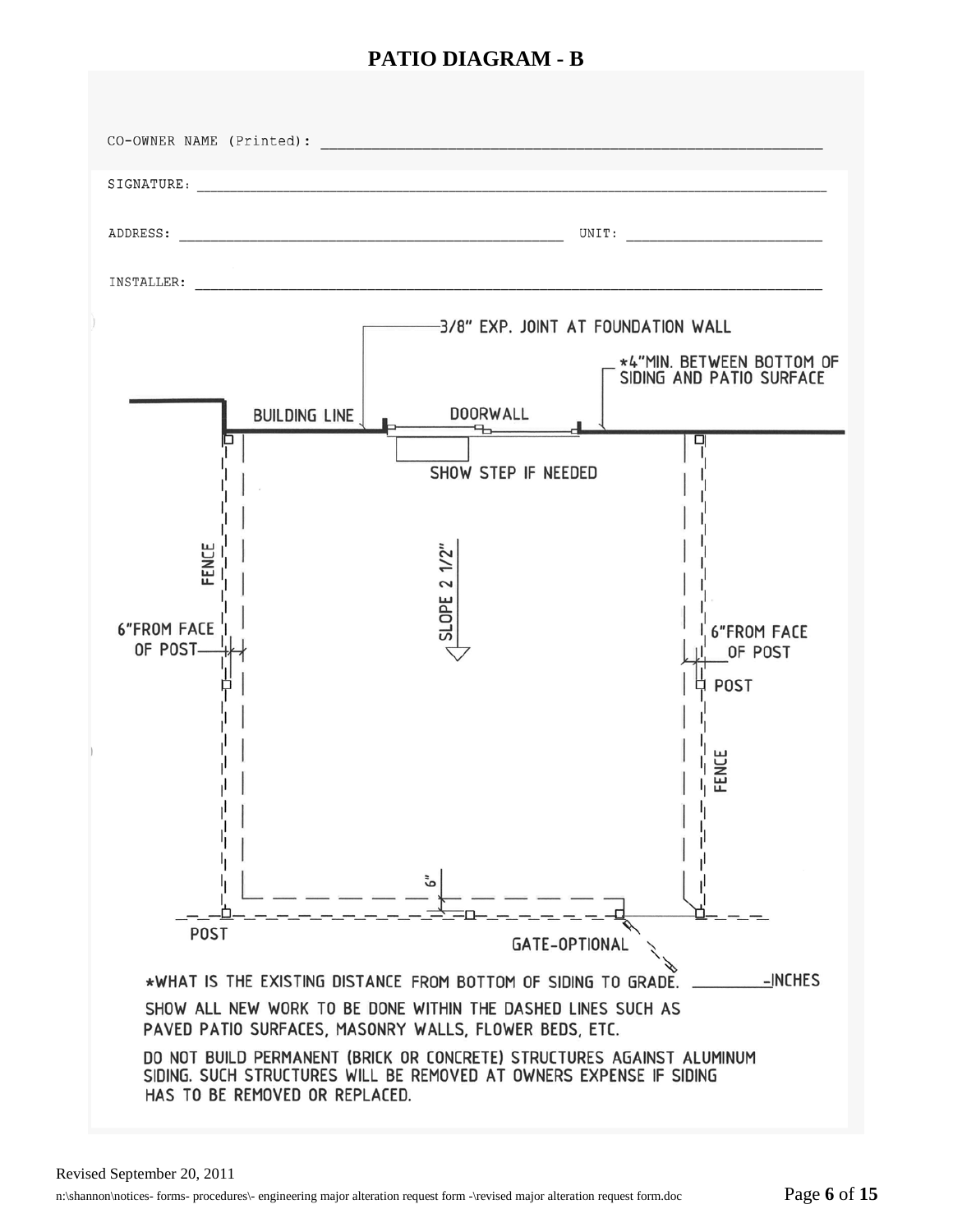# **Highland Lakes Condominium Association (HLCA) Specifications for Installation of New Windows & Doorwall etc.**

Approved Styles and Specifications:

- (1) **Windows** may be single or double hung with clear, insulated glass and must contain muntin bars of the same quantity and configuration as the original exterior trim and framing must be maintenance free (i.e. vinyl or aluminum).
- (2) **Doorwalls** must have clear, insulated glass and have a maintenance free exterior (i.e. vinyl or aluminum). Muntin bars are optional but, if installed, they must be the same configuration as the muntin bars in the windows of the unit. Hinged, French door styles are permitted. A manufacturer's brochure must be submitted with all Doorwall, French door, and muntin bar requests.
- (3) **Entrance Door and Sidelight** doors may be insulated metal, or insulated fiberglass. Glass in entry door must be insulated, tempered glass. Replacement sidelights and their glass must be insulated, tempered glass. Glass in entry doors and sidelights may be clear, beveled, grooved, etched or glue chip. Colored glass or designs must not be used. Muntin bars must be white. Gold, brass, white or silver caming in place of, but in the same configuration as muntin bars is authorized. Door styles are limited to the ten (10) HLCA approved door styles and four (4) sidelight styles as pictured in this form. A manufacturer's brochure must be submitted with all entry door and sidelight replacement requests. Exterior door color is limited to four (4) new colors: Terry Town Green, Hamilton Blue, New London Burgundy, and White.
- (4) **Storm Door** color must be white. Glass must be clear, tempered glass or clear Plexiglas only. Popular straight-line grooved glass border is permitted. White muntin bar design is also permitted, but must be in the same configuration as the muntin bars in the windows of the unit. Colored or curved design in glass must not be used. Refer to the attached illustration for approved HLCA styles. A manufacture's brochure must be submitted with all storm door installation or replacement requests.

# **Installation Procedures for Co-owner/Contractor**

- (1) Shutters adjacent to any new installation must be removed from the unit. Shutters cannot be reinstalled until at least 72 hours after installation approval by HLCA representatives. This will allow curing time for caulking. Reinstalling the shutters is the responsibility of the installing company and is a prerequisite to a full refund of HLCA permit fee. If the shutters are not reinstalled in the original location, any mounting holes not being reused must be sealed prior to inspection.
- (2) Double-check the dimensions of the new replacement unit and the opening to insure that the new windows, etc. will fit before removing the old unit.
- (3) Remove the paring stop from the top and both sides.
- (4) Remove the old window unit. Remove all miscellaneous hardware; repair jamb opening if necessary.

### **Note: All old windows, Doorwalls, hardware, etc. must be removed from the job site by the contractor and legally disposed of off HLCA property.**

- (5) Provide a clean surface for the new window or Doorwall by removing loose paint, dirt, and debris.
- (6) Installation of a new window or Doorwall; place a fine bead of acrylic latex caulking around the inside of the exterior stops and buck jamb.
- (7) Carefully set the new unit into place against the caulking.
- (8) Adjust the new unit in the opening using wood shims. It is important to keep the new unit square, level, and centered in the opening.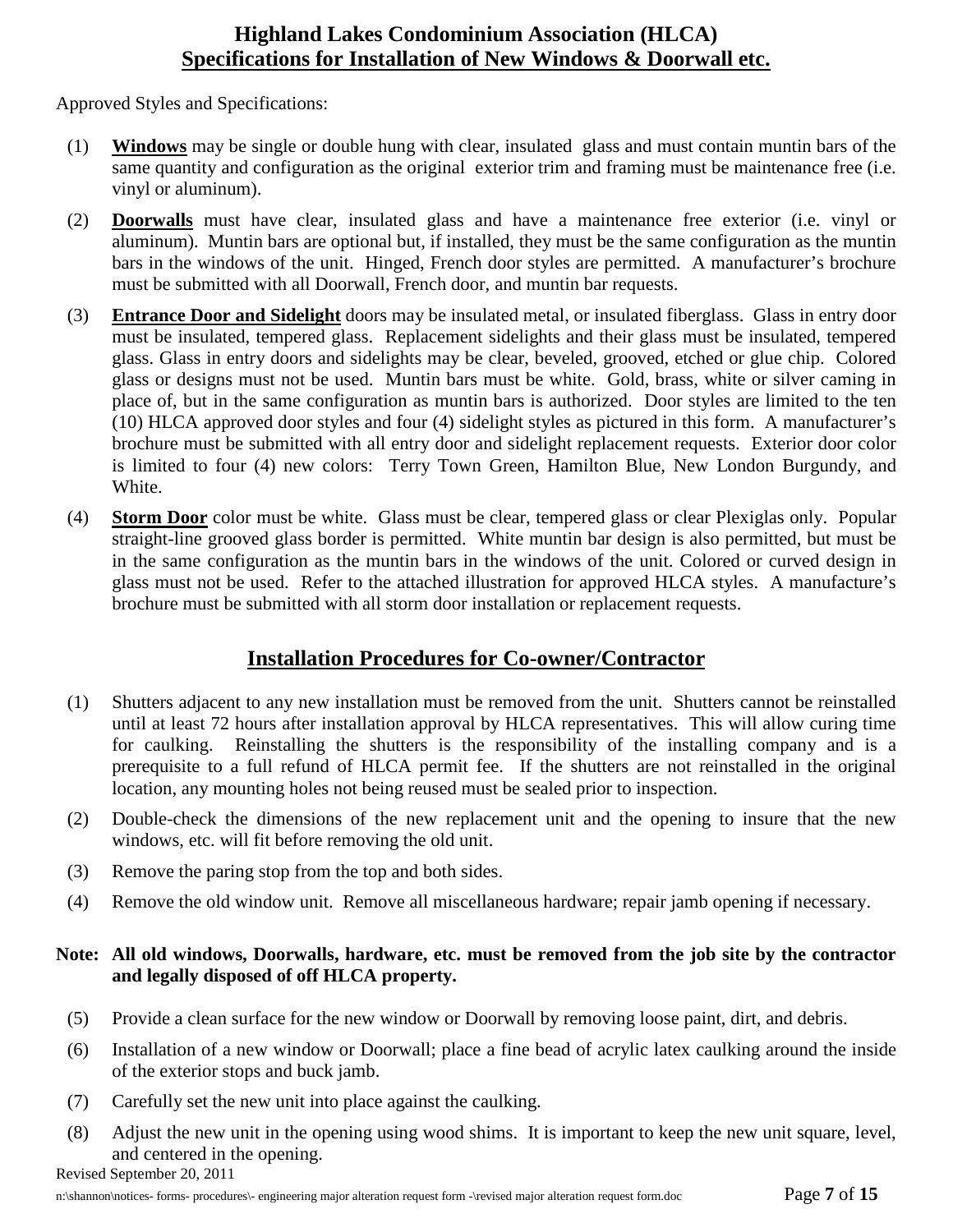- (9) Fasten new unit in the opening with screws. Do not tighten.
- (10) Fill the area between the existing frame and the new window with insulation before replacing the interior trim.
- (11) All new exterior window side trim moldings or casings must be uniform in width and are not to exceed 3 inches in width or protrude more than 1 ½ inches beyond the existing structure. All sills must be 3 inches in width.
- (12) Install aluminum trim over outside opening. All casings must return to the existing size, have a lip that extends ½ inch behind existing siding at the sides, a ½ inch lip over the existing siding at the bottom still not overlap the top fascia.
- (13) Seal unit with high grade acrylic latex caulk where aluminum meets windows of four sides.
- (14) Caulk with acrylic latex where aluminum meets the brick and siding. New caulking seams must not exceed ½ inch in width.
- (15) When installing aluminum trim on the kick boards of new Doorwall installation; sufficient backing must be provided so that the aluminum trim will not become dented through normal use. Aluminum must enclose all exposed areas of the kick board, i.e. no open ends, etc., kick boards must be white embossed PVC vinyl coated aluminum.

#### **General Information**

Each job is different and sometimes there will be slight changes to meet the different circumstances. Adequacy to flashing and sealing will be at the discretion of the HLCA inspector.

#### **Trucks or heavy equipment are not permitted on any lawn area of Highland Lakes, without the written approval by the Property Manager. If approved proper boards or matting must be used to prevent damage to common grounds area.**

HLCA installation and job-site inspections are available from 8:00 a.m. until 5:00 p.m. Monday through Friday**.** 

### **Debris and removed items must be removed from HLCA property and legally disposed of by the contractor. The use of our dumpster area for the disposal of building materials by the contractor is prohibited by state law.**

All caulking must be done with a high-grade acrylic latex sealing compound that meets or exceeds requirements of ASTM C834-76 (1986) standard specification for latex sealing compound. Because of its high quality and excellent workability, the use of Percola AC-20 is encouraged. It is available at Holmes Associates, Inc., 25335 Interchange Court, Farmington Hills, MI 48331; phone 248-478-8800. The color of the caulk must be white. All caulking must be done in a neat, workman like manner and installed in accordance with the manufacturer's recommendations.

|                   |      | Quantity | <b>Brand</b> | Material | Installer |
|-------------------|------|----------|--------------|----------|-----------|
| Windows           | \$50 |          |              |          |           |
| Doorwalls         | \$50 |          |              |          |           |
| Storm Door        | \$50 |          |              |          |           |
| <b>Entry Door</b> | \$50 |          |              |          |           |

I/We have read and understand the Board Policy, and agree to abide by all conditions, rules and restrictions contained within.

\_\_\_\_\_\_\_\_\_\_\_\_\_\_\_\_\_\_\_\_\_\_\_\_\_\_\_\_\_\_\_\_\_\_\_\_\_\_\_\_\_\_\_\_\_\_\_\_\_\_ \_\_\_\_\_\_\_\_\_\_\_\_\_\_\_\_\_\_\_\_\_\_\_

Co-owner Signature Date

Revised September 20, 2011

n:\shannon\notices- forms- procedures\- engineering major alteration request form -\revised major alteration request form.doc Page **8** of **15**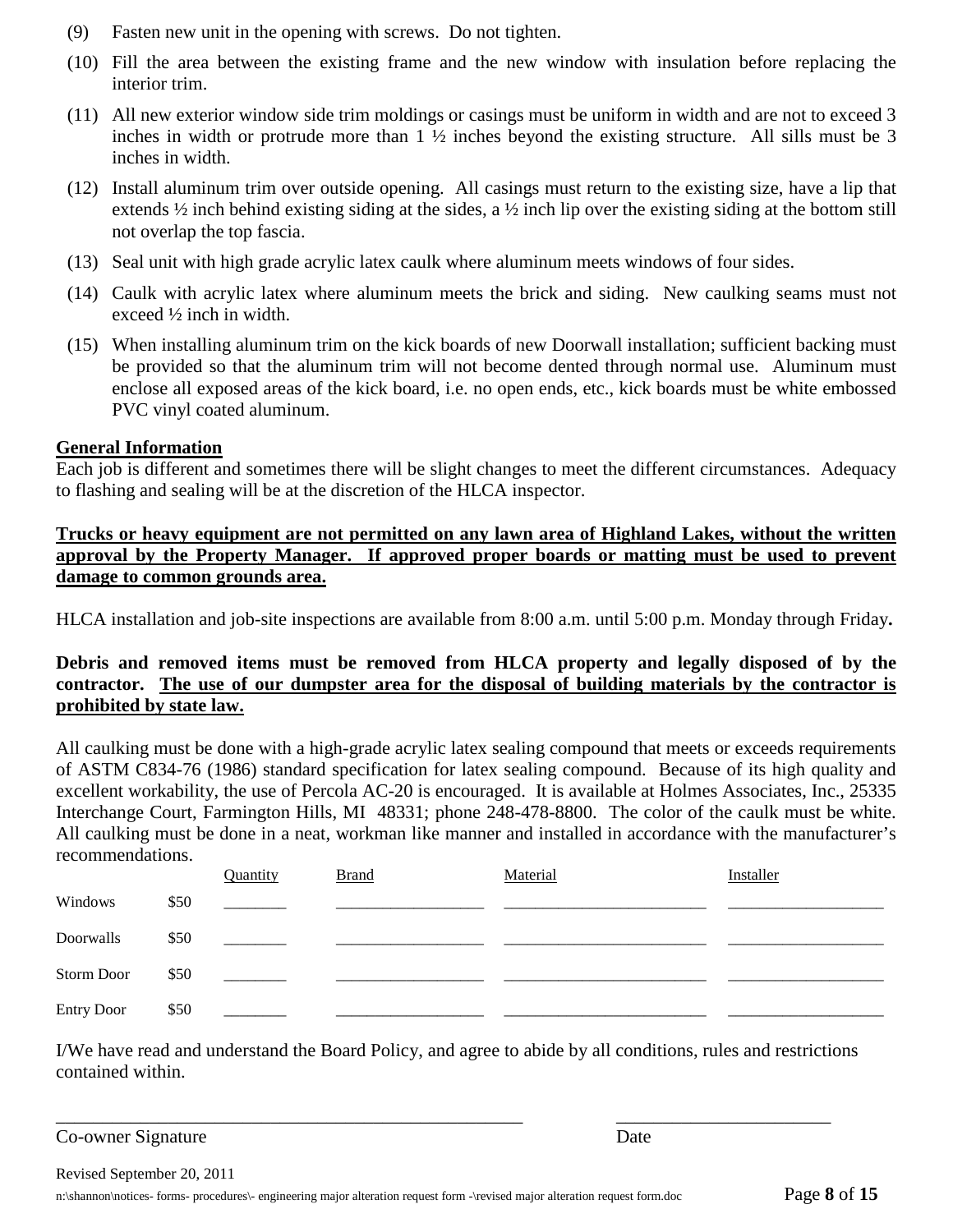# **PLEASE CIRCLE WHICH DOOR STYLE YOU WILL BE USING**



#### **Effective 10-27-08**

**Glasgow units may continue to install double entry doors or convert to single entry door with sidelights on each side. Door frame and sidelights must be painted white. Also overall size of opening in wall must remain the same.**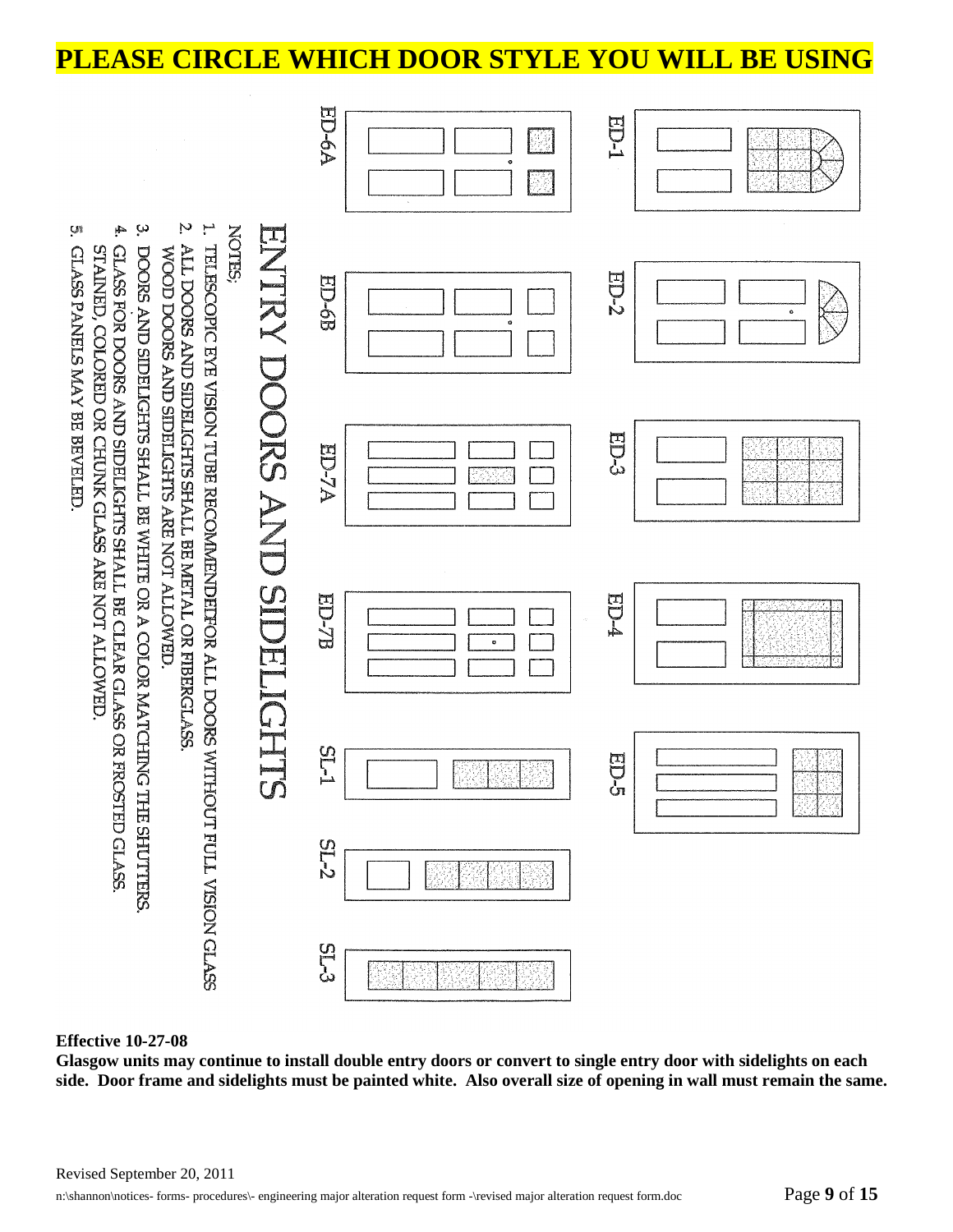# **PLEASE CIRCLE WHICH DOOR STYLE YOU WILL BE USING**



Revised September 20, 2011

٠J

PD-4

NOTES:

BROKEN LINE INDICATES DOOR SWING

GRID OR V-GROOVE GLASS WILL BE OPTIONAL

PATIO DOORS

TRANSOMS ARE ALLOWED

PD-5

ЧJ

PD-6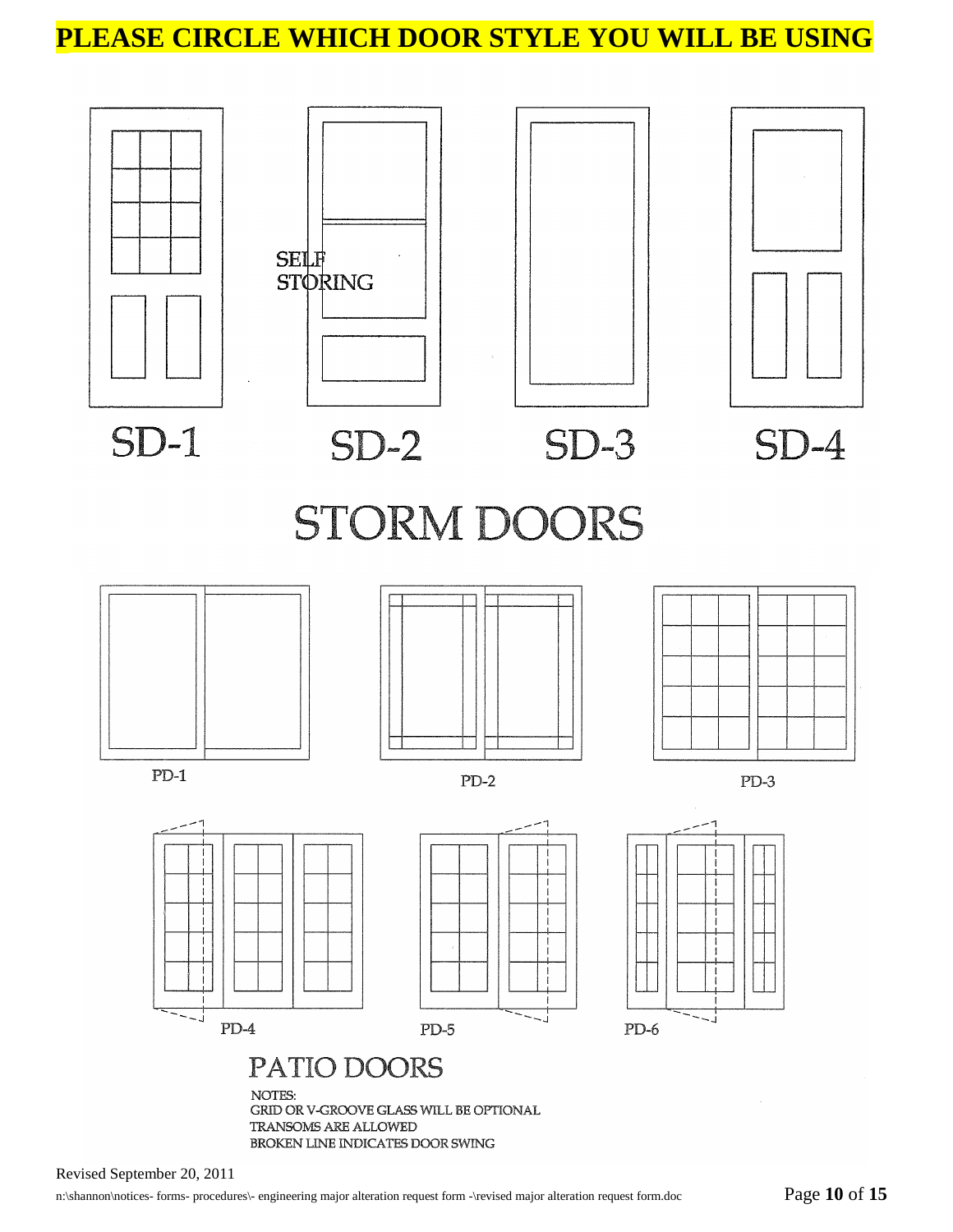# **Highland Lakes Condominium Association (HLCA) Handicap Ramps & Porch Railings etc.**

| <b>Explanation of Modification:</b>               |                                                                                                                                                                                                                                                                                                                                                                                                                                                   |
|---------------------------------------------------|---------------------------------------------------------------------------------------------------------------------------------------------------------------------------------------------------------------------------------------------------------------------------------------------------------------------------------------------------------------------------------------------------------------------------------------------------|
| This work will be performed by:                   |                                                                                                                                                                                                                                                                                                                                                                                                                                                   |
|                                                   |                                                                                                                                                                                                                                                                                                                                                                                                                                                   |
| Please read the following closely before signing: |                                                                                                                                                                                                                                                                                                                                                                                                                                                   |
| requirements.<br>contained within.                | <b>Handicap ramps:</b> Temporary handicap ramps and railings can be of wooden construction, but must be<br>removed when they are no longer necessary, or the unit is sold. They must be constructed to meet barrier free<br><b>Porch and step railings:</b> Railings must be, black wrought iron, black aluminum, or white vinyl.<br>I/We have read and understand the Board Policy, and agree to abide by all conditions, rules and restrictions |
| Co-owner Signature                                | Date                                                                                                                                                                                                                                                                                                                                                                                                                                              |
| they have:                                        | The Engineering Committee has submitted their recommendation on this request to the Board of Directors and                                                                                                                                                                                                                                                                                                                                        |
|                                                   |                                                                                                                                                                                                                                                                                                                                                                                                                                                   |
|                                                   |                                                                                                                                                                                                                                                                                                                                                                                                                                                   |
|                                                   |                                                                                                                                                                                                                                                                                                                                                                                                                                                   |
|                                                   |                                                                                                                                                                                                                                                                                                                                                                                                                                                   |
|                                                   |                                                                                                                                                                                                                                                                                                                                                                                                                                                   |
|                                                   |                                                                                                                                                                                                                                                                                                                                                                                                                                                   |
| Explanation of rejection or deferred action:      |                                                                                                                                                                                                                                                                                                                                                                                                                                                   |

\_\_\_\_\_\_\_\_\_\_\_\_\_\_\_\_\_\_\_\_\_\_\_\_\_\_\_\_\_\_\_\_\_\_\_\_\_\_\_\_\_\_\_\_\_\_\_\_\_\_\_\_\_\_\_\_\_\_\_\_\_\_\_\_\_\_\_\_\_\_\_\_\_\_\_\_\_\_\_\_\_\_\_\_\_\_\_\_\_\_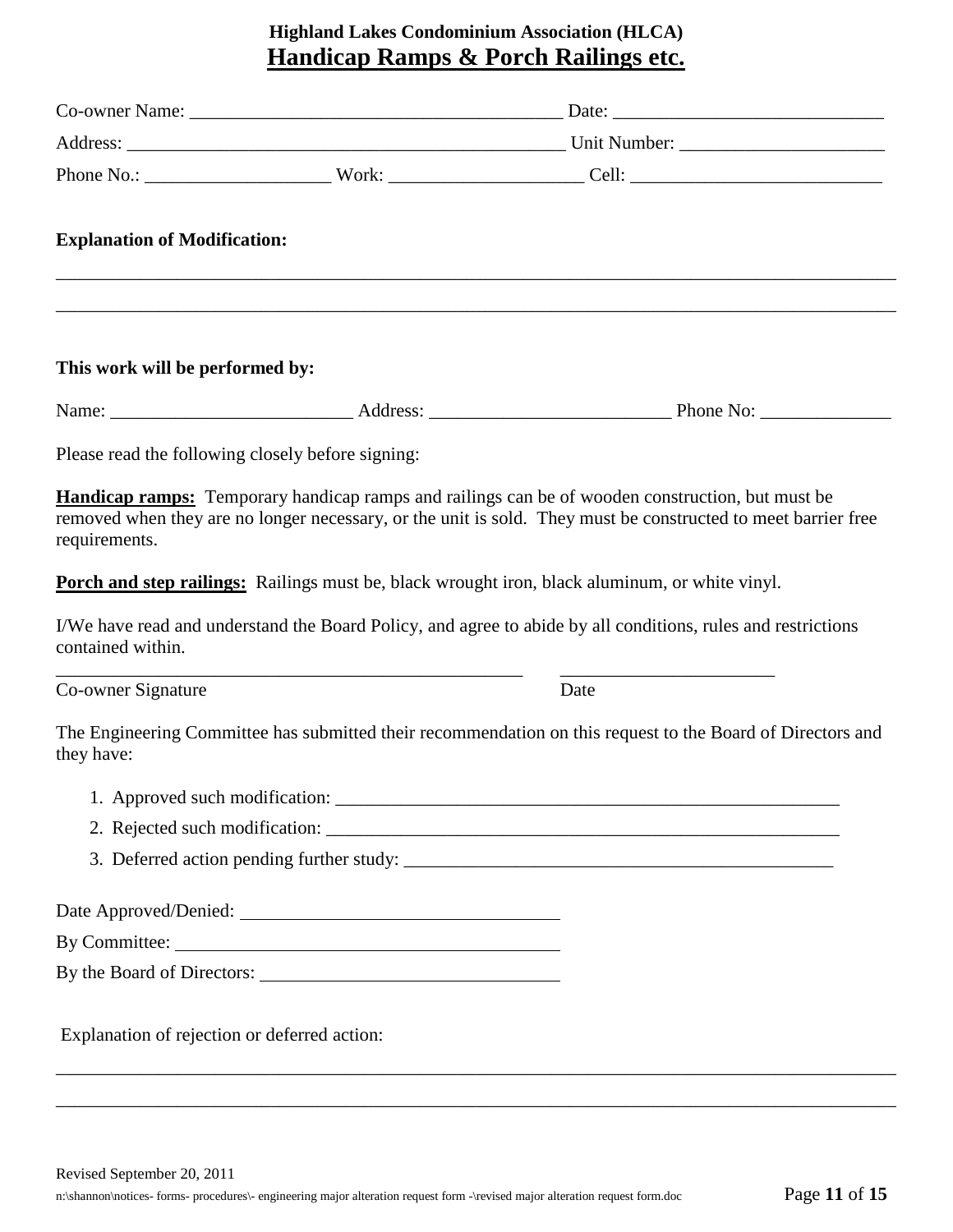# **Highland Lakes Condominium Association (HLCA) Satellite Dish Installation Or Replacement Request**

| Co-Owner:                      | Date:          |
|--------------------------------|----------------|
| Co-Owner Address:              | Bldg:<br>Unit: |
| Co-Owner Phone Numbers (Home): | $(Cell)$ :     |

#### **Installation specifications and guidelines as per HLCA By-Laws:**

- Installation is restricted to Limited Common Area (patio or front porch stoop only).
- **Antenna cable entry into unit must be at basement level. Not through any siding above basement.**
- Exterior cable routing is prohibited, without Association waiver acknowledging necessity and routing detail.
- Where possible, dish-mounting height should be below fence level.
- Maximum height is limited.
- Unused or unwanted antenna must be removed at Co-Owner's expense prior to sale of unit, and or within 30 days of service termination.
- Supporting guy wires for tall masts, if needed, must be anchored within patio area, not attached to unit or fence per Township building codes and permitting.

#### **An inspection fee of \$50.00 is required for this request and will be refunded after your satellite dish has passed inspection. Please call the Clubhouse after the installation is complete. We will schedule an inspection by our Maintenance Department.**

**\$50.00**: **Date pd.** : **receipt #**:

Contractor's Name:

Address: Phone Number:

#### **The Engineering Committee has submitted its recommendations on this request to the Board of Directors and it has:**

| <b>Explanation of Denial/Further Study:</b> |  |
|---------------------------------------------|--|
|                                             |  |
|                                             |  |
|                                             |  |
|                                             |  |

\_\_\_\_\_\_\_\_\_\_\_\_\_\_\_\_\_\_\_\_\_\_\_\_\_\_\_\_\_\_\_\_\_\_\_\_\_\_\_\_\_\_\_\_\_\_\_\_\_\_\_\_\_\_\_\_\_\_\_\_\_\_\_\_\_\_\_\_\_\_\_\_\_\_\_\_\_\_\_\_\_\_\_\_\_\_\_\_\_\_

Revised September 20, 2011

n:\shannon\notices- forms- procedures\- engineering major alteration request form -\revised major alteration request form.doc Page **12** of **15**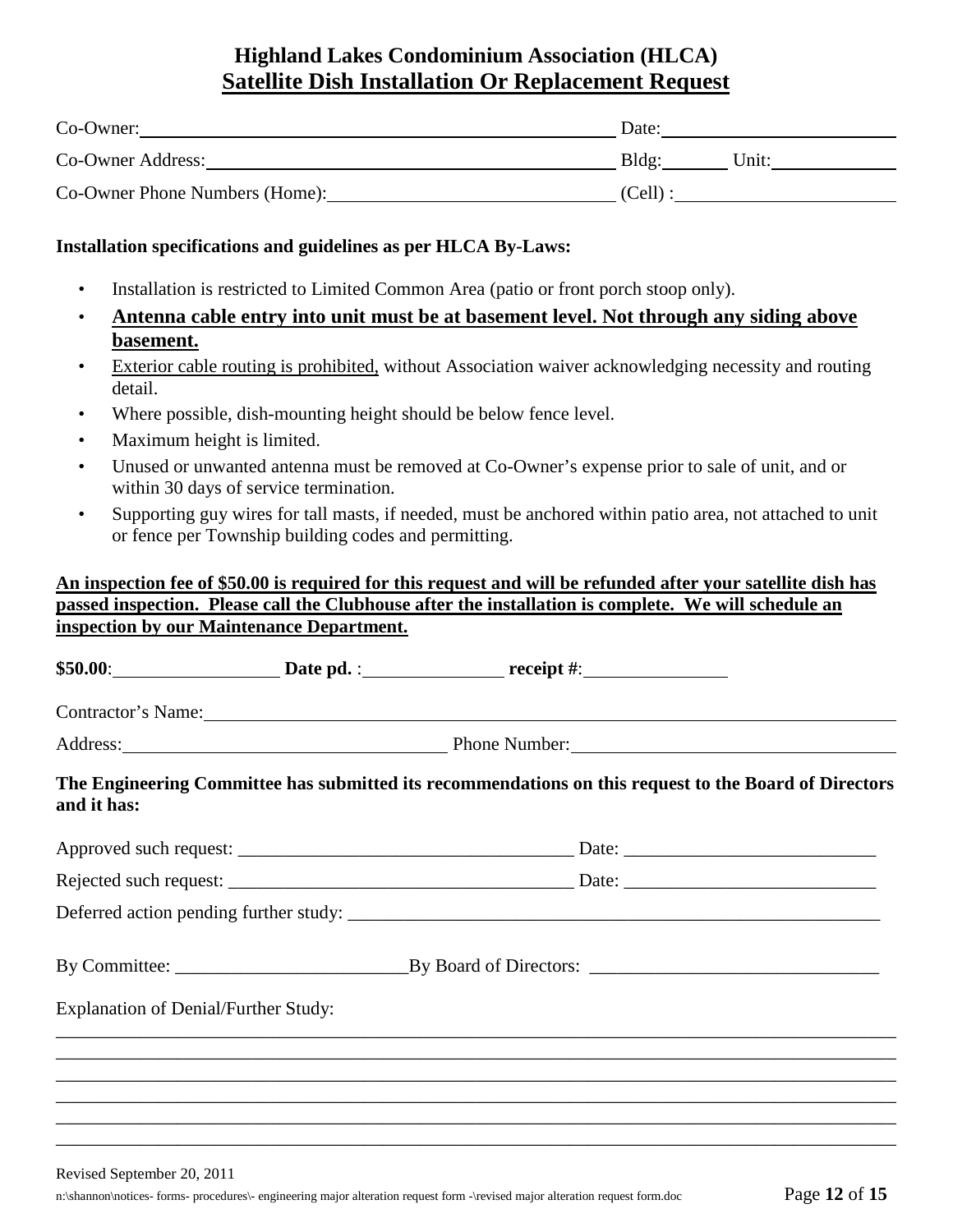# **TV Satellite Dish Antenna Installation**

- 1. Please do not be misled by an uniformed salesperson. On November 20, 1998, the FCC confirmed that Condo Associations still have the right to ban installation of dish antennas on the exterior (common area) of any unit. This agrees with our HLCA By-laws. The Board can regulate where dish antenna can be placed to keep off common area.
- 2. At present, only patio and front porch stoop (limited common area) installation is permitted. This includes; where necessary a freestanding antenna mounting mast up to 12 feet tall. Associations also have a right to prescribe reasonable installation guidelines (exterior cable routing, sealing, color, screening, and the removal of obsolete or unwanted equipment).
- 3. Accordingly, the following dish installation information is provided for your guidance**. Installation is restricted to limited common area (patio or front porch stoop) only**.
- 4. Consultation with the Engineering Committee before beginning any installation is highly recommended.
- 5. A concrete base may require a Township permit.

#### 6. **Exterior cable routing is prohibited; Antenna cable entry into the unit must be at basement level.**

- 7. Where possible, dish-mounting height should be below fence level. The maximum height is limited.
- 8. Unused or unwanted satellite dish or antenna line must be removed at Co-owner expense (same as handicap ramps and railings) within 30 days of cancelling the satellite service. Additionally the satellite dish must be removed prior to the sale of the unit.
- 9. Supporting guy wires for tall masts, if needed, must be anchored within patio area, not attached to fence.

I/We have read and understand the Board Policy, and agree to abide by all conditions, rules and restrictions contained within.

\_\_\_\_\_\_\_\_\_\_\_\_\_\_\_\_\_\_\_\_\_\_\_\_\_\_\_\_\_\_\_\_\_\_\_\_\_\_\_\_\_\_\_\_\_\_\_\_\_\_ \_\_\_\_\_\_\_\_\_\_\_\_\_\_\_\_\_\_\_\_\_\_\_

Co-owner Signature Date

**However, the FCC urges and our own legal council advises that our Association can publish and enforce rules that will facilitate some alternate antenna placement such as ground level front yard placement (on common ground) within 3 feet of the foundation. Accordingly, any such proposed alternate replacement on common ground requires pre-approval via a modification request form.**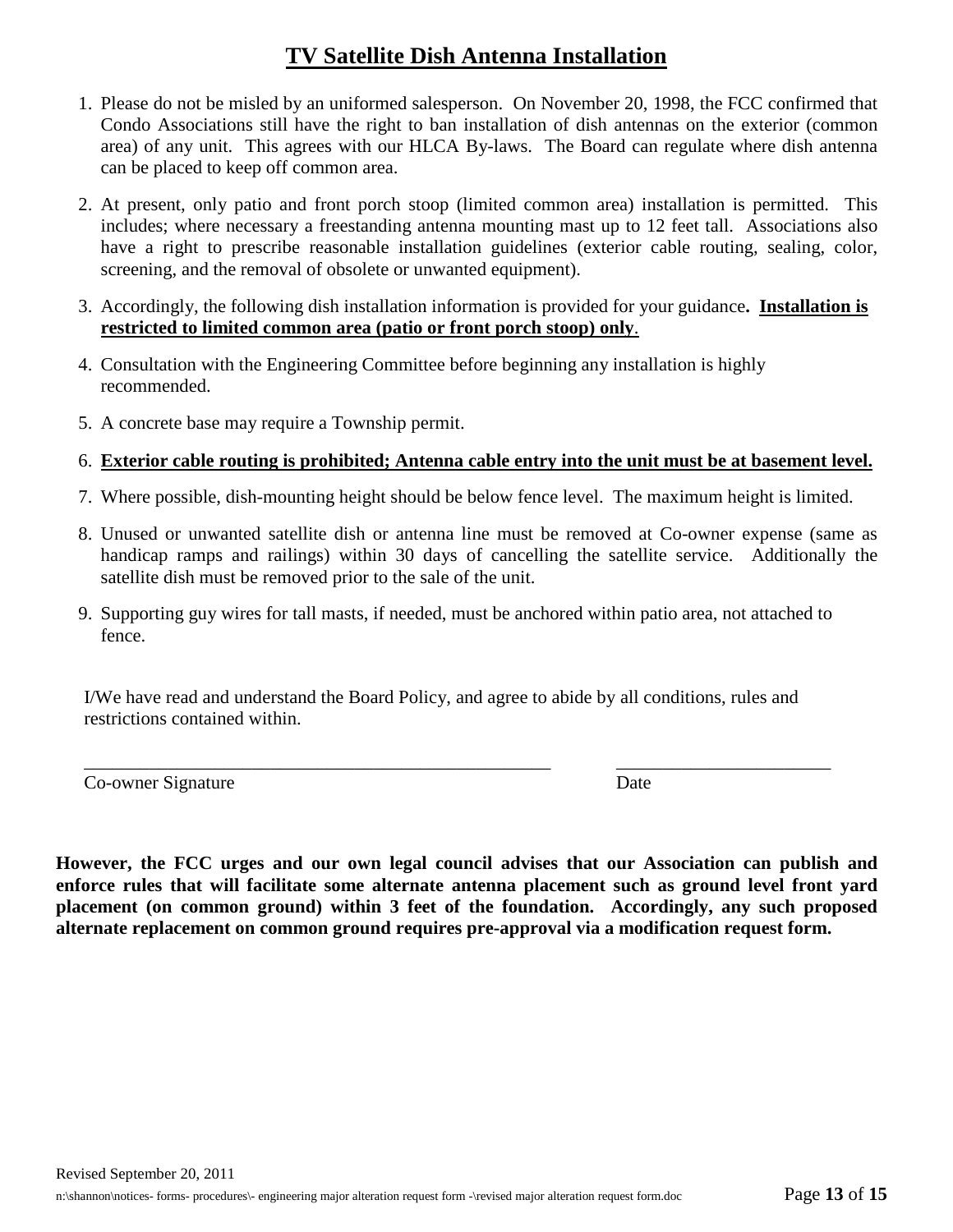# **Highland Lakes Condominium Association (HLCA) Request for Modification Approval Awning Installation & Agreement**

|                                        |                                                                   | Nature of Modification: Installation of a retractable awning on the rear exterior of the unit with                                                                                                                                                                                                                                                       |
|----------------------------------------|-------------------------------------------------------------------|----------------------------------------------------------------------------------------------------------------------------------------------------------------------------------------------------------------------------------------------------------------------------------------------------------------------------------------------------------|
| Sunbrella                              | Fabric                                                            |                                                                                                                                                                                                                                                                                                                                                          |
| Color:                                 | Linen 4633                                                        |                                                                                                                                                                                                                                                                                                                                                          |
| Frame Color:                           | White                                                             |                                                                                                                                                                                                                                                                                                                                                          |
| Valance:                               | Seawave                                                           |                                                                                                                                                                                                                                                                                                                                                          |
| Control:<br><b>Safety Control:</b>     | <b>Motor with Remote</b><br><b>Wind Sensor</b>                    |                                                                                                                                                                                                                                                                                                                                                          |
|                                        |                                                                   | Description of modification that will affect general common elements and exterior appearance:                                                                                                                                                                                                                                                            |
|                                        |                                                                   |                                                                                                                                                                                                                                                                                                                                                          |
|                                        |                                                                   | Contractor Name: <b>Marygrove Awning</b> Phone No.: :                                                                                                                                                                                                                                                                                                    |
|                                        |                                                                   |                                                                                                                                                                                                                                                                                                                                                          |
|                                        | Contractor Address: 12700 Merriman Rd., Livonia, MI 48150         |                                                                                                                                                                                                                                                                                                                                                          |
|                                        |                                                                   |                                                                                                                                                                                                                                                                                                                                                          |
|                                        |                                                                   |                                                                                                                                                                                                                                                                                                                                                          |
|                                        | with reasonable standards of quality and aesthetics.              |                                                                                                                                                                                                                                                                                                                                                          |
|                                        | abide by all conditions, rules and restrictions contained within. |                                                                                                                                                                                                                                                                                                                                                          |
|                                        |                                                                   | Date                                                                                                                                                                                                                                                                                                                                                     |
|                                        |                                                                   | Date                                                                                                                                                                                                                                                                                                                                                     |
|                                        |                                                                   | This modification request has been evaluated by the Board of Directors and is:                                                                                                                                                                                                                                                                           |
| Co-owner Signature<br>Marygrove Awning |                                                                   |                                                                                                                                                                                                                                                                                                                                                          |
|                                        |                                                                   | No modification shall commence without prior Board approval. An inspection of the completed modification<br>shall be conducted by the Board of Directors to insure compliance with all appropriate HLCA restrictions and<br>I/We have read and understand the Board Policy Statement on awnings, approved May 29, 2008, and agree to<br>Rejected due to: |